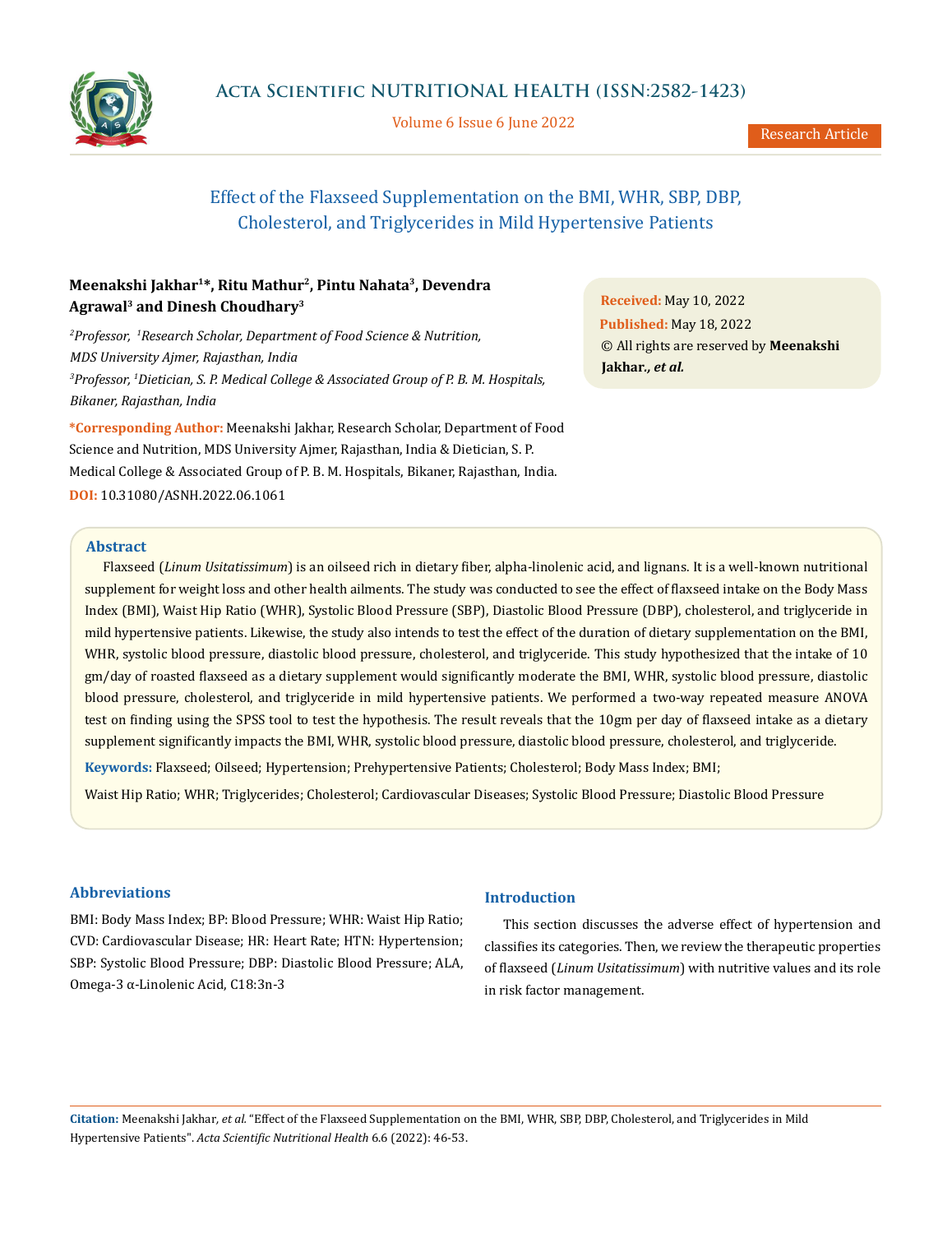#### **Effect of hypertension**

Hypertension or high blood pressure is one of the major risk factors for cardiovascular and kidney diseases [1]. Hypertension is one of the chronic medical conditions leading to cardiovascular diseases, and it contributes significantly to myocardial infarction, heart failure, and stroke. Every year worldwide, it is one of the major causes of health problems and mortality, leading to yearly 10.4 million deaths  $[2-3]$ . The blood pressure is generally measured with two readings systolic and diastolic. According to the 8<sup>th</sup> JNC (Joint National Committee on Prevention, Detection, Evaluation, and Treatment of High Blood Pressure), the range of the systolic blood pressure and diastolic blood pressure is in the prehypertension category of 120-139 mmHg and 80-89 mmHg, respectively [4].

| <b>Classification (JNC8)</b>      | <b>Systolic</b><br>pressure | <b>Diastolic</b><br>pressure |  |
|-----------------------------------|-----------------------------|------------------------------|--|
|                                   | mmHg                        | mmHg                         |  |
| Normal                            | 90-119                      | 60-79                        |  |
| High normal or<br>prehypertension | 120-139                     | 80-89                        |  |
| Stage 1 hypertension              | 140-159                     | 90-99                        |  |
| Stage 2 hypertension              | $\geq 160$                  | $\geq 100$                   |  |
| Isolated systolic<br>hypertension | $\geq 140$                  | ~< 90                        |  |

The complete classification of hypertension is shown in table 1.

**Table 1:** JNC 8 Classification of hypertension [4].

In most patients, hypertension stays asymptomatic for several years; as a result, it is also contributed to major secondary stage diseases such as CVD and kidney diseases, etc. Hypertension is categorized into two categories primary and secondary hypertension. Around 90-95% of the cases of hypertension are in the category of primary hypertension  $[1]$ . The symptoms like headache, dizziness, palpitations/racing heart, sweating, neck pain, nausea or vomiting, lightheadedness, chest pain, vertigo, tinnitus, and fainting episodes indicate the presence of primary hypertension. Secondary hypertension is primarily due to elevated blood pressure and other health conditions such as kidney, arteries, heart, or endocrine system ailments contributing around 5-10% to overall hypertension cases [3].

The cholesterols and triglycerides are grouped as a blood lipid profile. Any rise in the blood lipids may give rise to the condition of hyperlipidemia. As blood flows through arteries and the plaque deposition due to cholesterol and calcium makes the arteries harder and narrower [5], it may increase the chances of cardiovascular diseases in the patient  $[6]$ . Studies show that alternative therapies and diet play a vital role in improving blood lipid levels [7]. Recent studies show that preventable environmental factors such as nutrition and dietary management contribute to more than 90% of all myocardial infractions  $[8]$ . Altering the intake of saturated and polyunsaturated fats may affect the patient's health condition. Having more polyunsaturated fats and limiting the amount of saturated fat in the diet have shown remarkable improvement in cardiovascular disease, as cardiovascular disease recurrence rates are reduced by 30-70%. This is due to these diets having rich ALA content [9-10]. The study shows that a diet with high PUFA and ALA content significantly affects primary and secondary cardiovascular disease and has a cardioprotective effect  $[11]$ .

## **Therapeutic properties of Flaxseed** *(Linum Usitatissimum)*

The nutritional intervention studies play a vital role in combating cardiovascular and other lifestyle diseases. Diet and nutrition management are used to control and cure lifestyle diseases. One of the most ancient medicinal science scriptures, Ayurveda, is based on diet and herbs to heal and prevent diseases. The global pandemic of obesity and sedentary lifestyle gives rise to lifestyle diseases such as hypertension and cardiovascular disease. Dietary flaxseed supplementation helps improve symptoms of cardiovascular disease, cancer, diabetes, inflammation, and hot flashes. It also lowers LDL cholesterol levels [12]. Flaxseed is an ancient crop; considering its health benefits in the  $8<sup>th</sup>$  century, King Charlemagne passed laws requiring his subjects to consume it [12]. It belongs to the family of Linaceae and the genus Linum. It is also known as Alsi in Hindi, Agasi in Kannada, Atasi/Jawas in Marathi, Pesi in Oriya, Ali Vidai in Tamil, Tishi in Bengali, Cheruchana Vithu in Malayalam, Avise Jinjalu in Telugu, Flax, and Flax Weed. There are about 100 species of flaxseed all over the world. It is cultivated for its fiber, seed, and oil [13].

Flaxseed contains 22.81mg/100g total Omega-3 (C18:3) Fatty Acid sand 5.91g/100g Total Omega6 (C18:2) Fatty Acids respectively and 255mg/100g Calcium, 813 mg/100g Potassium, and 0.31mg/100g Vitamin E (Alpha Tocopherol) [14,15].

**Citation:** Meenakshi Jakhar*, et al.* "Effect of the Flaxseed Supplementation on the BMI, WHR, SBP, DBP, Cholesterol, and Triglycerides in Mild Hypertensive Patients". *Acta Scientific Nutritional Health* 6.6 (2022): 46-53.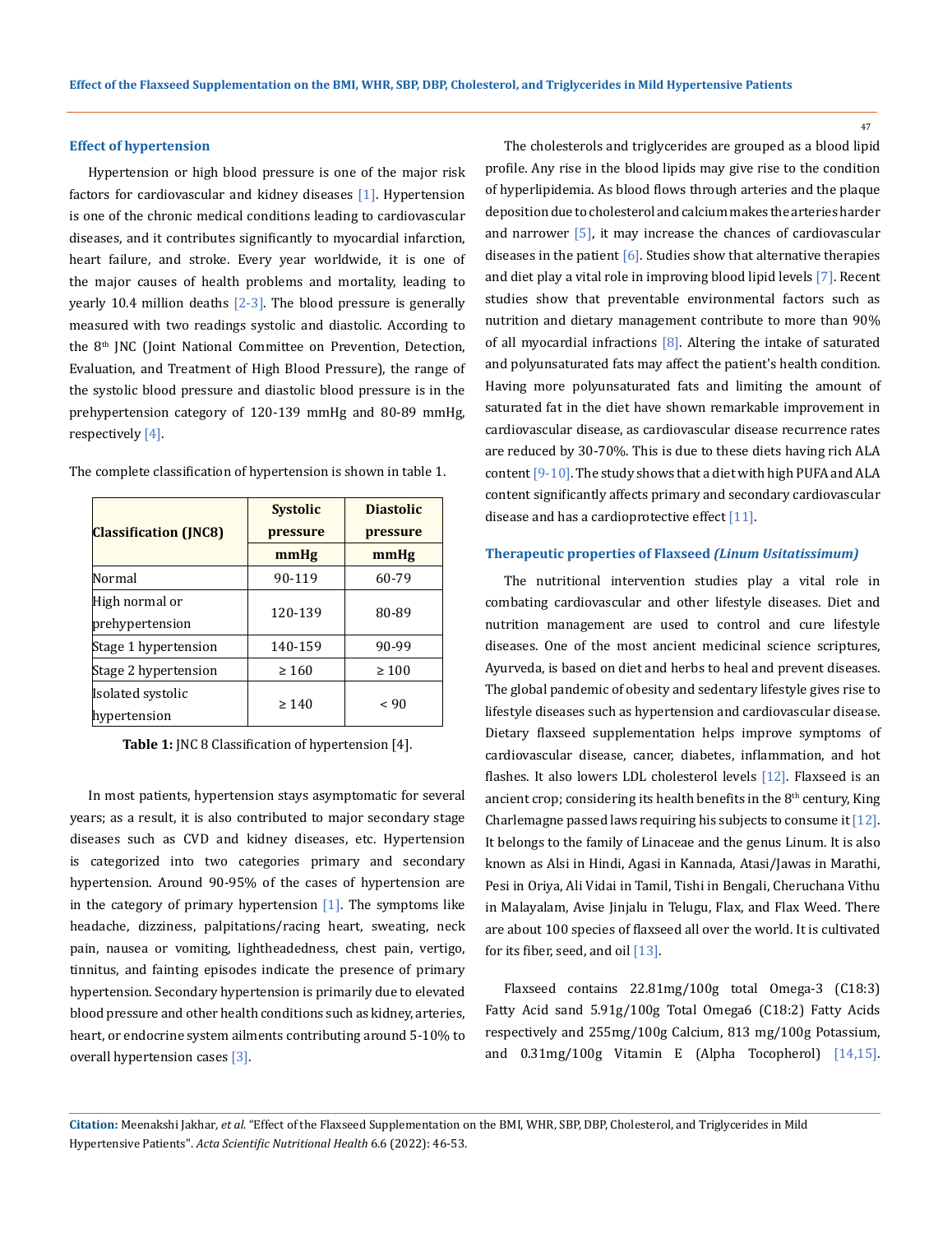48

Flaxseed is also a rich source of Omega-3 fatty acid, ALA, and secoisolariciresinol diglucoside (SDG) lignans [16].

However, flaxseed may be consumed in various forms like Raw flaxseed, powder, oil, etc. It impacts both anthropometric, biophysical, and biochemical assessments of the patients. The study by Djousse., *et al*. on 4584 patients (age 25 - 99 years) of both sexes with the mean intake of linolenic acid 0.81g/d for men and 0.69g/d for women found that the dietary linolenic acid is inversely related to triacylglycerol concentration [17]. Several studies are available in the literature showing a positive impact of flaxseed on BMI and WHR [18-21]. Flaxseed also showed a positive impact on the reduction of biophysical (systolic and diastolic blood pressure) assesment  $[22-26]$ . Several authors reported that consumption of flaxseed had shown a significant effect on cholesterol and triglycerides [27,28].

## **The objective of the study**

In order to assess the impact of Flaxseed supplementation on the BMI, WHR, Triglycerides, Cholesterol, and Blood Pressure in mild hypertensive patients, the study is broadly divided into the following objectives:

- To identify and enroll the patients with mild hypertension conditions.
- To assess the impact of roasted flaxseed supplementation on biochemical (Cholesterol and Triglycerides) assessment of the patients.
- To assess the impact of roasted flaxseed supplementation on biophysical (Systolic blood pressure (SBP) and Diastolic Blood Pressure (DBP)) assessment of the patients.
- To assess the impact of roasted flaxseed supplementation on the patients' anthropometrical (BMI and WHR) measurements.
- Divide enrolled patients into two groups, i.e., flaxseed and control groups, to see the effectiveness of roasted flaxseed supplementation.

# **Methodology**

The study was conducted at Haldiram Moolchand Govt. Cardiovascular Science and Research Center, an associated hospital of S. P. Medical College and P. B. M. Hospitals, Bikaner, Rajasthan, India. An approval from the ethical committee was taken to conduct the intervention study on mild hypertensive patients. Approximately 60 patients with mild hypertensive conditions willing to participate in the study were selected from the hospital's Outdoor Patient Department (OPD). The willing patients were informed about the purpose and course of the study, and a signed informed consent form (ICF) was collected from enrolled patients. The study was carried out for two months. The patients were divided into two groups, i.e., 30 patients in the control group without any supplementation and 30 patients in the flaxseed group with 10 gm of roasted flaxseed supplementation daily. The patients' demographic information was recorded at the time of enrollment. The patients' pre-intervention, mid-intervention, and postintervention anthropometric, biophysical (Systolic and diastolic blood pressure), and biochemical (cholesterol and triglycerides) measurements were recorded for both groups.

# **Patient selection criteria**

The patients were selected based on the following criteria:

- Presence of mild hypertension (systolic BP 120-139 mmHg and diastolic BP 80-89 mmHg).
- Patients of both sexes.
- Patients age < 55 years.
- The patient was willing to participate and cooperate during the study.

# **Results and Discussion Data processing and statistical analysis**

Unless otherwise stated, all data values were expressed in the mean ± SD (standard deviation). The data analysis was carried out using a Two-Way Repeated Measures Analysis of Variance (ANOVA) test to test the significance of the findings using IBM's SPSS statistics tool. Measurements within the group and between the group were carried out at a 5% significance level. The repeated measure was carried out to compare the changes within the group during the duration of the study. The significance (ρ) and partial eta square (η<sup>2</sup> ) were observed. The ρ -*value* may provide insight into the main effect, whether the interaction was statically significant or not, while the partial eta square  $(\eta^2_{\;\;p})$  which measures the proportion of variance associated with each interaction effect or main effect and provides details on the magnitude of these effects.

**Citation:** Meenakshi Jakhar*, et al.* "Effect of the Flaxseed Supplementation on the BMI, WHR, SBP, DBP, Cholesterol, and Triglycerides in Mild Hypertensive Patients". *Acta Scientific Nutritional Health* 6.6 (2022): 46-53.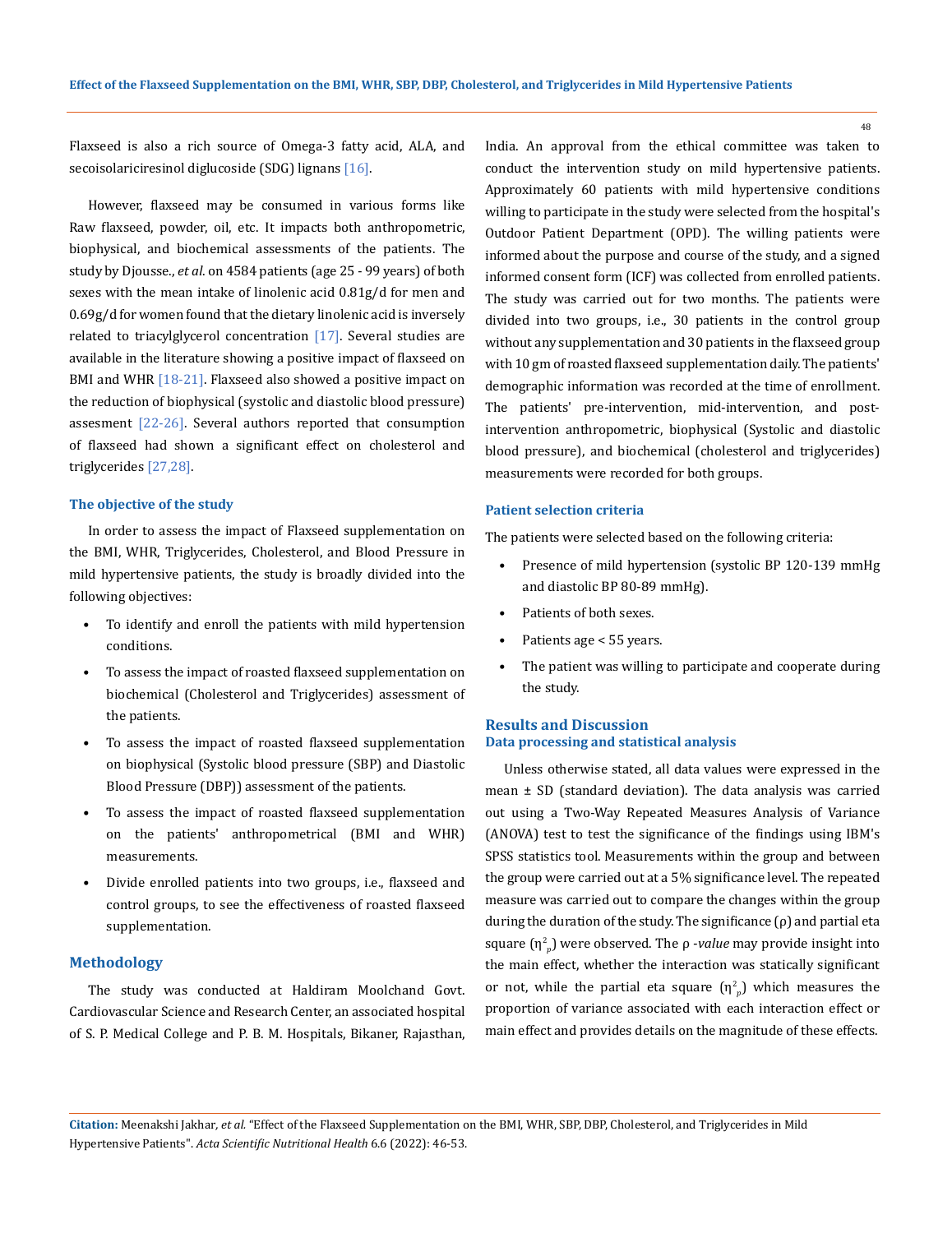#### **Demographic analysis of the patients**

The recorded data of both groups were categorically processed in age, gender, education qualification, occupation, income status, and marital status. Also, the data about the type of the family, food habits, physical activity patterns, other habits (smoking, alcohol, tobacco consumption), and family history of diseases (history of hypertension, other conditions, and hypertension with other diseases) were recorded and processes. The ratio of age for both groups is evenly distributed with distribution as < 35 (control 30%, flaxseed 60%), 35-45 (control 50%, flaxseed 33.33%), and > 45 (control 20%, flaxseed 6.6%) age groups. Similarly, almost equal nos. of males (21, 19 individuals for control and flaxseed groups, respectively) and females (9, 11 individuals for control and the flaxseed groups, respectively) were enrolled. The educational qualifications for both groups were well distributed. Mostly, patients were married (96.66% for the control group and 93.33% for the flaxseed group) and living in the nuclear family in both groups. In the control group, 80% and 16.66% of patients were vegetarian and ovo-vegetarian. While for the flaxseed group, the patients were distributed amongst vegetarian (73.33%), nonvegetarian (16.66%), and ovo-vegetarian (10%). Patients of both groups had a sedentary lifestyle. The control group had 26.66% patients with a family history of hypertension, while the flaxseed group patients had a 10% hypertension family history. The control and flaxseed group's 40% and 63.33% patients had other diseases with hypertension.

# **Anthropometric, biochemical, and biophysical assessment of the patients**

The details of the main effect of the 10gm per day flaxseed intake as a dietary supplement on the BMI, WHR, systolic blood pressure, diastolic blood pressure, cholesterol, and triglycerides are shown in the group below:

#### **Body mass index (BMI)**

The results of the two-way repeated-measures ANOVA revealed that there is a significant (using Greenhouse-Geisser correction) main effect of 10gm/day Flaxseed intake on participants' BMI, F (1.38, 80.55) = 4.063,  $\rho < .05$  ( $\rho = .034$ ),  $\eta^2_{p} = 0.06$ . Likewise, the results also shows that there is a significant (using Greenhouse-Geisser correction) within-subject interaction between the period



**Graph 1:** Pre and Post intervention means of the Control group.

and flaxseed supplementation on participants' BMI, F (1.38, 80.55) =98.60,  $\rho$  < 0.001,  $η<sup>2</sup><sub>p</sub>$  = 0 .63. But, there is no significant interaction between the both groups (control and flaxseed),  $F(1,58) = 1.47$ ,  $\rho$  > .05 (ρ = .230),  $η<sup>2</sup><sub>p</sub>$  = 0.025. The control group's mean score increases from the pre-intervention ( $M = 26.87$ ) to the post-intervention phase ( $M = 27.44$ ). In contrast, the mean score for the flaxseed group decreases from the pre-intervention phase  $(M = 26.74)$  to the post-intervention phase ( $M = 25.91$ ). These findings support the fact that 10gm/day flaxseed supplementation had a significant effect on BMI.

#### **Waist hip ratio (WHR)**

The results of the two-way repeated-measures ANOVA revealed that there is a main effect of 10gm/day Flaxseed intake on participants' WHR, F (2, 116) = 3.54, ρ < .05 (ρ = .032),  $η<sup>2</sup><sub>p</sub>$  = .058. likewise, the results also show that there is a significant within-subject interaction between the period and flaxseed supplementation on WHR, F (2, 116) = 41.14,  $\rho < .001$ ,  $\eta_p^2 = .415$ . There is also significant interaction between both groups (control and flaxseed), F (1, 58) =4.00,  $\rho$  = .05,  $\eta_{p}^{2}$  = .065. The control group's mean score increases from the pre-intervention  $(M = .874)$  to the post-intervention  $(M = .881)$  phase, while the mean score for the flaxseed group decreases from the pre-intervention  $(M = .866)$  to the post-intervention phase ( $M = .853$ ). These findings suggested

**Citation:** Meenakshi Jakhar*, et al.* "Effect of the Flaxseed Supplementation on the BMI, WHR, SBP, DBP, Cholesterol, and Triglycerides in Mild Hypertensive Patients". *Acta Scientific Nutritional Health* 6.6 (2022): 46-53.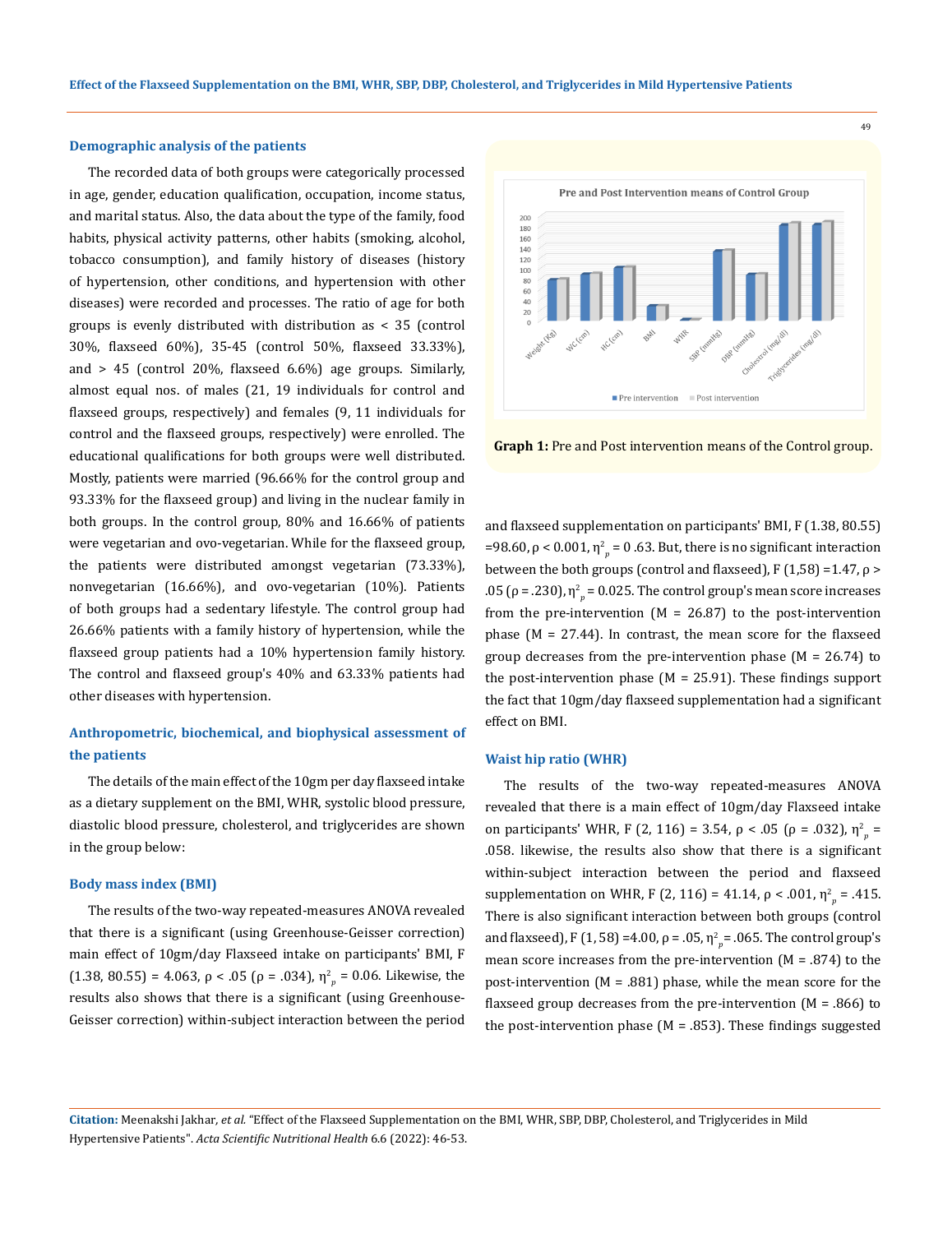

that 10gm/day flaxseed supplementation has a significant effect on the Waist Hip Ratio (WHR).

#### **Systolic blood pressure (SBP)**

The results of the two-way repeated-measures ANOVA revealed that there is a significant (using Huynh-Feldt correction) main effect of 10gm/day Flaxseed intake on participants' SBP, F (1.58, 91.91) = 4.23, ρ < .05 (ρ = .025),  $η<sup>2</sup><sub>p</sub>$  = .068. likewise, the results also shows that there is a significant (using Huynh-Feldt correction) within-subject interaction between the period and flaxseed supplementation on SBP, F (1.58, 91.91) = 120.37, ρ < .001, η<sup>2</sup><sub>ρ</sub> = .675. There is also significant interaction between both groups



**Graph 3:** Pre and Post intervention means of both groups.

(control and flaxseed), F (1, 58) = 27.14,  $\rho < .001$ ,  $\eta_p^2 = .319$ . The control group's mean score increases from the pre-intervention  $(M = 131.97)$  to the post-intervention  $(M = 134.13)$  phase, while the mean score for the flaxseed group decreases from the preintervention ( $M = 132.37$ ) to the post-intervention phase ( $M =$ 129.23). These findings suggested that 10gm/day of flaxseed supplementation significantly affects the Systolic Blood Pressure (SBP).

## **Diastolic blood pressure (DBP)**

The results of the two-way repeated-measures ANOVA revealed that there is a Significant (using Greenhuse - Geisser correction) main effect of 10gm/day Flaxseed intake on participants' DBP, F (1.27, 73.75) = 5.88,  $\rho < .05$  ( $\rho = .012$ ),  $\eta_p^2 = .092$ . likewise, the results also shows that there is a significant (using Greenhuse -Geisser correction) within-subject interaction between the period and flaxseed supplementation on DBP, F  $(1.27, 73.75) = 53.29$ , ρ < .001,  $\eta_{p}^{2}$  = .479. There is also significant interaction between both groups (control and flaxseed), F (1, 58) = 6.04,  $\rho$  < .05 ( $\rho$  < .017),  $\eta_{p}^{2}$  = .094. The control group's mean score increases from the pre-intervention ( $M = 87.47$ ) to the post-intervention ( $M = 88.73$ ) phase, while the mean score for the flaxseed group decreases from the pre-intervention  $(M = 87.80)$  to the post-intervention phase  $(M = 85.30)$ . These findings suggested that 10gm/day flaxseed supplementation significantly affects the Diastolic Blood Pressure (DBP).

### **Cholesterol**

The two-way repeated-measures ANOVA results revealed a significant (using Huynh-Feldt correction) main effect of 10gm/ day Flaxseed intake on participants' cholesterol, F (1.82, 105.98) =3.181,  $\rho$  = .05,  $η<sup>2</sup><sub>p</sub>$  = .052. Likewise, the result shows that there is a significant interaction between the period and flaxseed supplementation on cholesterol F (1.82, 105.98) =3.59,  $\rho < 0.05$ ( $\rho$  = .035),  $\eta^2_{\nu}$  = .058. However, there is no significant interaction between both groups (control and flaxseed), F (1, 58) =.010, ρ > 0.05 (ρ = 0.92), η $^2$  = .000. The control group's mean score increases from the pre-intervention (M=181.67) to the post-intervention (M=185.67) phase, while the mean score for the Flaxseed group decreases from the pre-intervention (M=190.07) to the postintervention phase (M=165.20). These findings suggested that

**Citation:** Meenakshi Jakhar*, et al.* "Effect of the Flaxseed Supplementation on the BMI, WHR, SBP, DBP, Cholesterol, and Triglycerides in Mild Hypertensive Patients". *Acta Scientific Nutritional Health* 6.6 (2022): 46-53.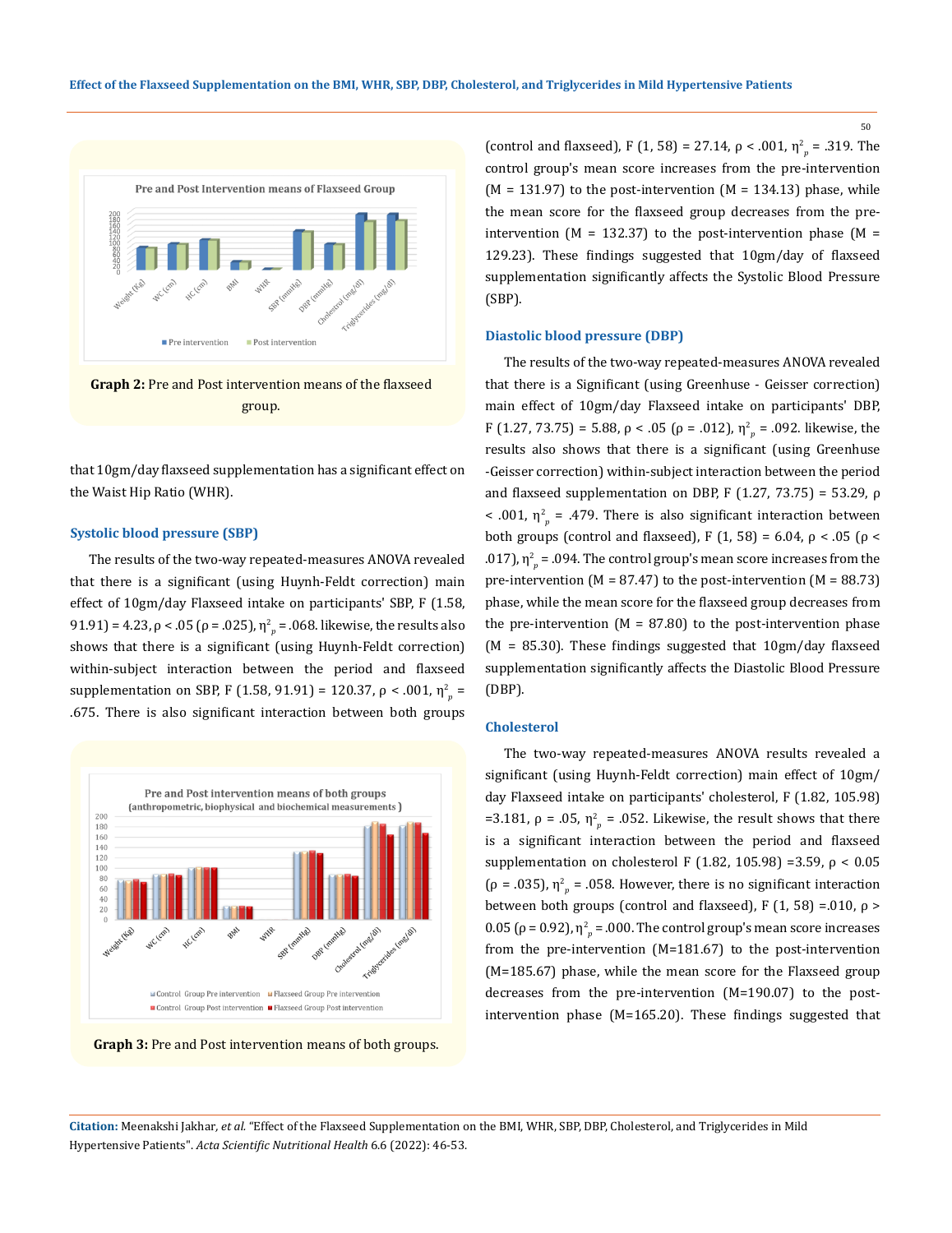

**Graph 4:** Percentage change in the anthropometric, biochemical, and biophysical mean measurement for both groups of patients.

10gm/day of flaxseed supplementation has a more significant effect on cholesterol.

### **Triglycerides**

 The two-way repeated-measures ANOVA results revealed a significant (using Huynh-Feldt correction) main effect of 10gm/ day Flaxseed intake on participants' triglyceride, F (1.74, 101.12) = 3.833, ρ < 0.05 (ρ = .030),  $η<sup>2</sup><sub>p</sub>$  = 0.062. Likewise, the result shows that there is a Significant (using Huynh-Feldt correction) interaction between the period and flaxseed supplementation on triglycerides, F (1.74, 101.12) = 3.30, ρ < 0.05 (ρ = .047), η $^2$ <sub>p</sub> = 0.054. However, there is no significant interaction between both groups (control and flaxseed), F (1, 58) = 1.55, ρ > 0.05 (ρ = .218),  $\eta_{p}^2$  = 0.026. The control group's mean score increases from the preintervention (M=182.30) to the post-intervention (M=188.30) phase, while the mean score for the flaxseed group decreases from

| <b>Variables</b>            | <b>Benchmark</b>               | IV diff      | <b>Error</b><br><b>Diff</b> | <b>F</b> Value | <i>p</i> -value | $\eta_{p}^{2}$ |
|-----------------------------|--------------------------------|--------------|-----------------------------|----------------|-----------------|----------------|
| BMI                         | Within the Group (Time)        | 1.389        | 80.559                      | 4.063          | 0.034           | 0.065          |
|                             | Interaction (Time * Treatment) | 1.389        | 80.559                      | 98.600         | < .001          | 0.630          |
|                             | Between the Group (Treatment)  | 1            | 58                          | 1.474          | 0.230           | 0.025          |
| <b>WHR</b>                  | Within the Group (Time)        | 2            | 116                         | 3.547          | 0.032           | 0.058          |
|                             | Interaction (Time * Treatment) | 2            | 116                         | 41.141         | $-.001$         | 0.415          |
|                             | Between the Group (Treatment)  | 1            | 58                          | 4.005          | 0.050           | 0.065          |
| Systolic blood<br>pressure  | Within the Group (Time)        | 1.585        | 91.913                      | 4.232          | 0.025           | 0.068          |
|                             | Interaction (Time * Treatment) | 1.585        | 91.913                      | 120.370        | < 0.01          | 0.675          |
|                             | Between the Group (Treatment)  | $\mathbf{1}$ | 58                          | 27.141         | < 0.01          | 0.319          |
| Diastolic blood<br>pressure | Within the Group (Time)        | 1.272        | 73.759                      | 5.881          | 0.012           | 0.092          |
|                             | Interaction (Time * Treatment) | 1.272        | 73.759                      | 53.298         | < 0.01          | 0.479          |
|                             | Between the Group (Treatment)  | $\mathbf{1}$ | 58                          | 6.043          | 0.017           | 0.094          |
| Cholesterol                 | Within the Group (Time)        | 1.827        | 105.98                      | 3.181          | 0.050           | 0.052          |
|                             | Interaction (Time * Treatment) | 1.827        | 105.98                      | 3.594          | 0.035           | 0.058          |
|                             | Between the Group (Treatment)  | $\mathbf{1}$ | 58                          | 0.010          | 0.921           | 0.000          |
| Triglyceride                | Within the Group (Time)        | 1.743        | 101.122                     | 3.833          | 0.030           | 0.062          |
|                             | Interaction (Time * Treatment) | 1.743        | 101.122                     | 3.305          | 0.047           | 0.054          |
|                             | Between the Group (Treatment)  | $\mathbf{1}$ | 58                          | 1.552          | 0.218           | 0.026          |

**Table 2:** Two way repeated measure ANOVA test results for the anthropometric, biochemical, and biophysical assessment of the patients.

**Citation:** Meenakshi Jakhar*, et al.* "Effect of the Flaxseed Supplementation on the BMI, WHR, SBP, DBP, Cholesterol, and Triglycerides in Mild Hypertensive Patients". *Acta Scientific Nutritional Health* 6.6 (2022): 46-53.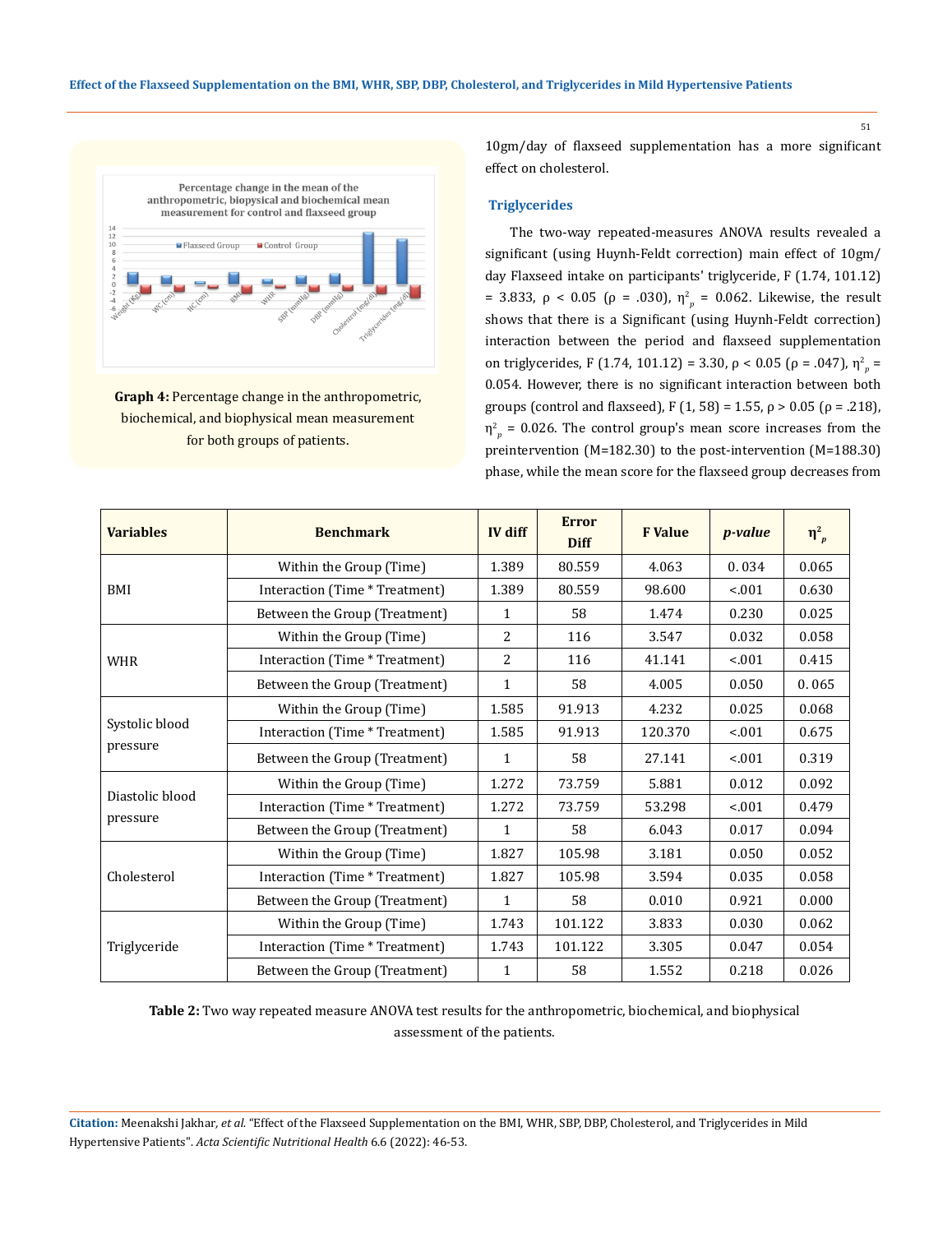the pre-intervention (M=189.60) to the post-intervention phase (M=167.97). These findings suggested that the impact of 10gm/ day of flaxseed supplementation is a more significant effect on triglyceride.

# **Discussion**

Mild hypertension is manageable with the help of lifestyle modification and natural dietary supplementation. As a result, the need for drugs and medicines to treat mild hypertension may be prolonged. The result of the present study indicated a significant decrease  $(p < 0.05)$  in the Systolic and Diastolic blood pressures along with the Body Mass Index (BMI), Waist Hip Ratio (WHR), cholesterol, and Triglyceride. We used the two-way repeated ANOVA test to see the effect of supplementation on the anthroponotic, biophysical and biochemical measurements. The result also showed a significant effect on the duration of supplementation as all the parameters were significantly decreased ( $\rho$  < 0.05). The descriptive analysis also showed the positive changes in the mean values of Body Mass Index (BMI), Waist Hip Ratio (WHR), Cholesterol, Triglyceride, Systolic blood pressure, and Diastolic blood pressure for the Flaxseed group as compared to the Control group. The results present in this study are similar to the interventions studied carried on the flaxseed supplementation in the various forms of managing risk factors like anthropometric (WHR and BMI [18-21] risk factors, bio-physical (SBP and DBP [22-26] risk factors, and biochemical (Cholesterol and triglycerides [27,28].

# **Conclusion**

Overall, the result of the present study suggests that 10gm/day supplementation of the roasted flaxseed had a significant effect on the management of mild hypertension without medication. It reduces other risk factors like cholesterol, triglycerides, Body Mass Index (BMI), and Waist Hip Ratio (WHR). With the help of a DASH diet, roasted flaxseed supplementation, and physically active patients prolong the effect of hypertension and leave healthy life without any medication or drug for a more extended period.

# **Acknowledgments**

The authors would like to thank the volunteers for their sincere cooperation towards the successful completion of the present study. The authors are extremely grateful to staff members of Haldiram Moolchand Govt. Cardiovascular Science and Research Center, Bikaner, an associate hospital of S. P. Medical College and P. B. M. group of Hospitals, Bikaner, Rajasthan, India, for their cooperation.

## **Conflict of Interest**

There are no conflicts of interest.

## **Bibliography**

- 1. [Carretero Oscar A and Suzanne Oparil. "Essential Hyperten](https://pubmed.ncbi.nlm.nih.gov/10645931/)[sion Part I: Definition and Etiology Clinical Cardiology: New](https://pubmed.ncbi.nlm.nih.gov/10645931/)  Frontiers". *[Circulation](https://pubmed.ncbi.nlm.nih.gov/10645931/)* 101 (2000).
- 2. Ferdinand Keith C., *et al.* ["The NEW-HOPE Study and Emerg](https://pubmed.ncbi.nlm.nih.gov/31923435/)[ing Therapies for Difficult-to-Control and Resistant Hyperten](https://pubmed.ncbi.nlm.nih.gov/31923435/)sion". *[Progress in Cardiovascular](https://pubmed.ncbi.nlm.nih.gov/31923435/) Diseases* 63.1 (2020): 64-73.
- 3. [Santini Antonello and Ettore Novellino. "Nutraceuticals in Hy](https://pubmed.ncbi.nlm.nih.gov/27685833/)[percholesterolaemia: An Overview".](https://pubmed.ncbi.nlm.nih.gov/27685833/) *British Journal of Pharma[cology Wiley Online Library](https://pubmed.ncbi.nlm.nih.gov/27685833/)* 174.11 (2017): 1450-1463.
- 4. James Paul A., *et al*[. "2014 Evidence-Based Guideline for the](https://pubmed.ncbi.nlm.nih.gov/24352797/)  [Management of High Blood Pressure in Adults: Report from](https://pubmed.ncbi.nlm.nih.gov/24352797/)  [the Panel Members Appointed to the Eighth Joint National](https://pubmed.ncbi.nlm.nih.gov/24352797/)  Committee (JNC 8)". *JAMA* [311.5 \(2014\): 507-520.](https://pubmed.ncbi.nlm.nih.gov/24352797/)
- 5. [Mahan L Kathleen and Sylvia Escott-Stump. "Krause's Food,](https://www.elsevier.com/books/krause-and-mahans-food-and-the-nutrition-care-process/raymond/978-0-323-63655-1)  [Nutrition, and Diet Therapy".](https://www.elsevier.com/books/krause-and-mahans-food-and-the-nutrition-care-process/raymond/978-0-323-63655-1) *Saunders Philadelphia* (2004).
- 6. [Chaising Supansa and Punnarumol Temdee. "Determining Sig](https://link.springer.com/article/10.1007/s11277-020-07195-4)[nificant Risk Factors for Preventing Elderly People with Hy](https://link.springer.com/article/10.1007/s11277-020-07195-4)[pertension from Cardiovascular Disease Complication Using](https://link.springer.com/article/10.1007/s11277-020-07195-4)  Maximum Objective Distance". *[Wireless Personal Communica](https://link.springer.com/article/10.1007/s11277-020-07195-4)[tions, Springer](https://link.springer.com/article/10.1007/s11277-020-07195-4)* (2020): 1-24.
- 7. Karatasakis Aris., *et al*[. "Effect of PCSK9 Inhibitors on Clinical](https://pubmed.ncbi.nlm.nih.gov/29223954/)  [Outcomes in Patients with Hypercholesterolemia: A Meta‐](https://pubmed.ncbi.nlm.nih.gov/29223954/) [analysis of 35 Randomized Controlled Trials".](https://pubmed.ncbi.nlm.nih.gov/29223954/) *Journal of the [American Heart Association](https://pubmed.ncbi.nlm.nih.gov/29223954/)* 6.12 (2017): e006910.
- 8. Yusuf Salim., *et al*[. "Effect of Potentially Modifiable Risk Fac](https://pubmed.ncbi.nlm.nih.gov/15364185/)[tors Associated with Myocardial Infarction in 52 Countries](https://pubmed.ncbi.nlm.nih.gov/15364185/)  [\(the INTERHEART Study\): Case-Control Study".](https://pubmed.ncbi.nlm.nih.gov/15364185/) *The Lancet* [364.9438 \(2004\): 937-952.](https://pubmed.ncbi.nlm.nih.gov/15364185/)

**Citation:** Meenakshi Jakhar*, et al.* "Effect of the Flaxseed Supplementation on the BMI, WHR, SBP, DBP, Cholesterol, and Triglycerides in Mild Hypertensive Patients". *Acta Scientific Nutritional Health* 6.6 (2022): 46-53.